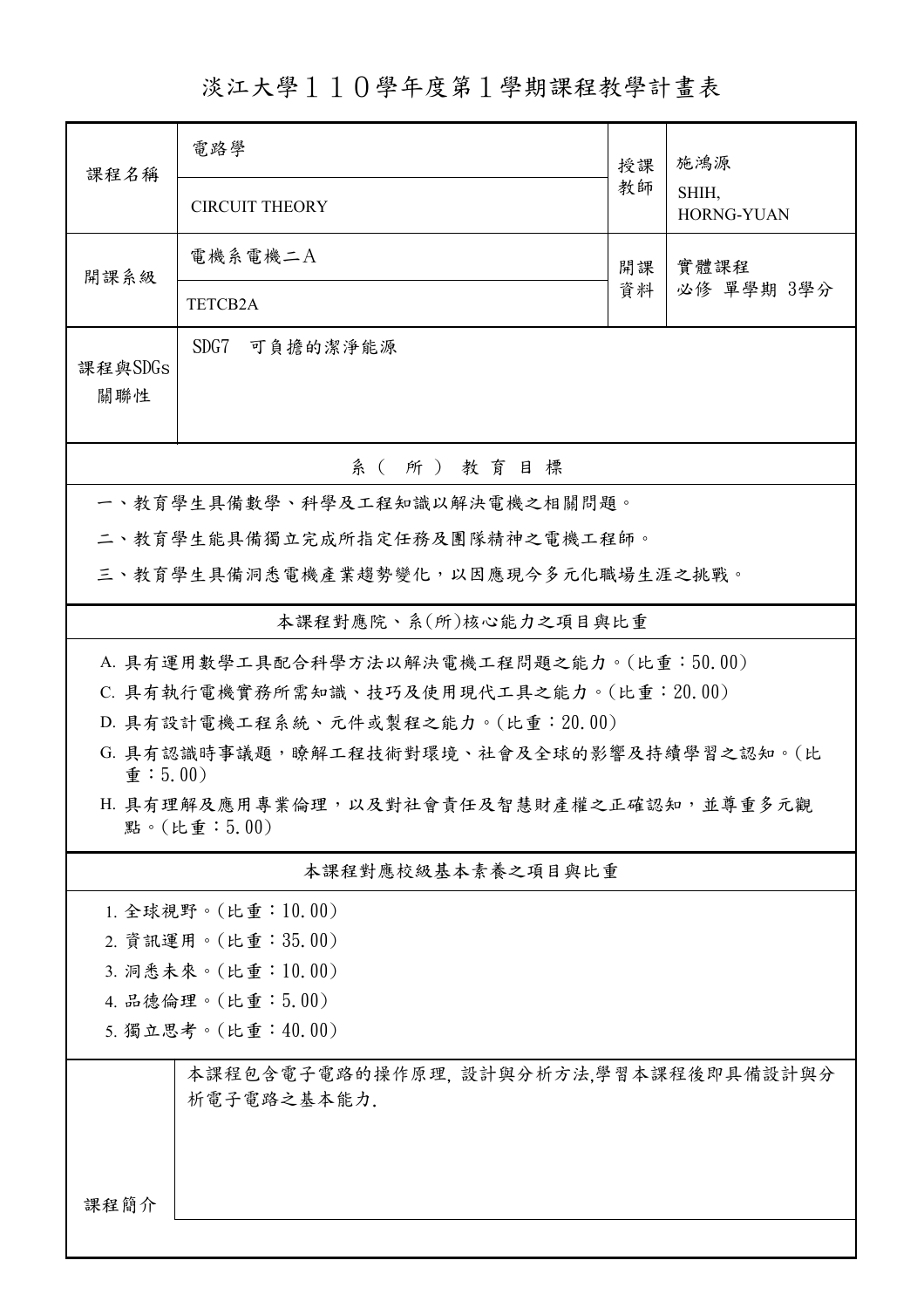|                                                                                                                                                                                                  | The operational principle, design and analysis methodology of electric circuits<br>will be taught in this course. Students will have abilities of design and<br>analysis of electric circuits after learning this course. |                            |            |                                                                                          |      |  |  |
|--------------------------------------------------------------------------------------------------------------------------------------------------------------------------------------------------|---------------------------------------------------------------------------------------------------------------------------------------------------------------------------------------------------------------------------|----------------------------|------------|------------------------------------------------------------------------------------------|------|--|--|
| 本課程教學目標與認知、情意、技能目標之對應<br>將課程教學目標分別對應「認知(Cognitive)」、「情意(Affective)」與「技能(Psychomotor)」<br>的各目標類型。<br>一、認知(Cognitive):著重在該科目的事實、概念、程序、後設認知等各類知識之學習。<br>二、情意(Affective):著重在該科目的興趣、倫理、態度、信念、價值觀等之學習。 |                                                                                                                                                                                                                           |                            |            |                                                                                          |      |  |  |
| 序<br>號                                                                                                                                                                                           | 三、技能(Psychomotor):著重在該科目的肢體動作或技術操作之學習。<br>教學目標(中文)                                                                                                                                                                        |                            |            | 教學目標(英文)                                                                                 |      |  |  |
| $\mathbf{1}$                                                                                                                                                                                     | 使學生具備分析與設計電子電路之<br>基礎能力                                                                                                                                                                                                   |                            |            | Students have capability of analysis of electric<br>circuits after learning this course. |      |  |  |
| $\overline{2}$                                                                                                                                                                                   | 了解電子電路的操作原理                                                                                                                                                                                                               |                            |            | Understand operational principle of electric circuits                                    |      |  |  |
|                                                                                                                                                                                                  | 路之能力                                                                                                                                                                                                                      |                            |            | 3 使學生具備獨立分析與設計電子電 Students have capability of design of electric circuits                |      |  |  |
|                                                                                                                                                                                                  |                                                                                                                                                                                                                           |                            |            | 教學目標之目標類型、核心能力、基本素養教學方法與評量方式                                                             |      |  |  |
| 序號                                                                                                                                                                                               | 目標類型                                                                                                                                                                                                                      | 院、系(所)<br>核心能力             | 校級<br>基本素養 | 教學方法                                                                                     | 評量方式 |  |  |
| $\mathbf{1}$                                                                                                                                                                                     | 認知                                                                                                                                                                                                                        | <b>ACDGH</b>               | 12         | 講述                                                                                       | 測驗   |  |  |
| 2                                                                                                                                                                                                | 認知                                                                                                                                                                                                                        | AC                         | 12345      | 講述                                                                                       | 測驗   |  |  |
| 3 <sup>1</sup>                                                                                                                                                                                   | 技能                                                                                                                                                                                                                        | <b>ACDGH</b>               | 12345      | 講述                                                                                       | 測驗   |  |  |
|                                                                                                                                                                                                  |                                                                                                                                                                                                                           |                            |            | 授課進度表                                                                                    |      |  |  |
| 週次                                                                                                                                                                                               | 日期起訖                                                                                                                                                                                                                      |                            |            | 內 容 (Subject/Topics)                                                                     | 備註   |  |  |
|                                                                                                                                                                                                  | $110/09/22$ ~<br>110/09/28                                                                                                                                                                                                | Basic Concepts             |            |                                                                                          |      |  |  |
| $\overline{c}$                                                                                                                                                                                   | $110/09/29$ ~<br>110/10/05                                                                                                                                                                                                | Basic Laws                 |            |                                                                                          |      |  |  |
| 3                                                                                                                                                                                                | $110/10/06$ ~<br>110/10/12                                                                                                                                                                                                | Methods of Analysis (1)    |            |                                                                                          |      |  |  |
| 4                                                                                                                                                                                                | $110/10/13$ ~<br>110/10/19                                                                                                                                                                                                | Methods of Analysis (2)    |            |                                                                                          |      |  |  |
| 5                                                                                                                                                                                                | $110/10/20$ ~<br>110/10/26                                                                                                                                                                                                | Circuit Theorems (1)       |            |                                                                                          |      |  |  |
| 6                                                                                                                                                                                                | $110/10/27$ ~<br>110/11/02                                                                                                                                                                                                | Circuit Theorems (2)       |            |                                                                                          |      |  |  |
|                                                                                                                                                                                                  | $110/11/03$ ~<br>110/11/09                                                                                                                                                                                                | Operational Amplifiers (1) |            |                                                                                          |      |  |  |
|                                                                                                                                                                                                  | $110/11/10$ ~<br>110/11/16                                                                                                                                                                                                | Operational Amplifiers (2) |            |                                                                                          |      |  |  |